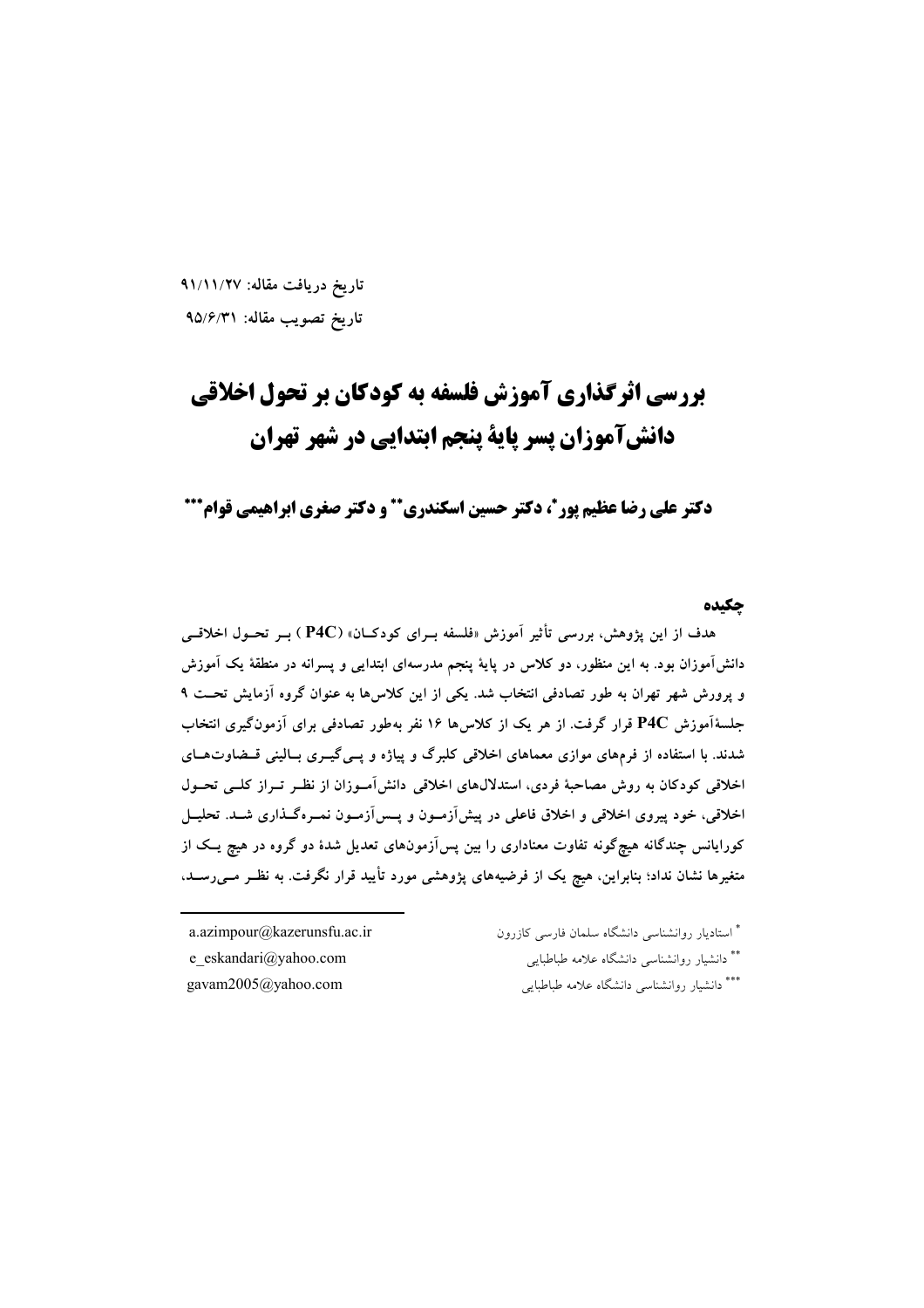اجرای روش آموزش فلسفه به کودکان در بافت آموزش و یرورش ایران، نیازمند مـداخلات شــدیدتر و ملاحظات بیشتری است.

**واژههای کلیدی**: فلسفه برای کودکان، تحول اخلاقی، تراز تحول اخلاقی، خودپیروری اخلاقی، اخلاق فاعلى.

#### مقدمه

امروزه نظام آموزشی ایران. شاهد پسرفت روزافزون اخلاقی دانش[موزان است. آنچه به نام ارزشها در مدارس تبلیغ میشود، گاه به ضد ارزش بدل میگـردد و نــاهمخوانی زیــادی را بــا زندگی طبیعی و تکوینی دانش آموزان نشان میدهد (کریمی،۱۳۸۰)؛ ایــن در حــالی اســت کــه صاحبنظران تعلیم و تربیت، آموزش و یرورش آیندهٔ جهان را با گرایش مسلط به ســوی تربیــت اخلاقی قلمداد کرده و این گرایش را تنها راه رهایی بشر از بحرانسی کـه گریبـانگیــر اوســت، می دانند (کریمی، ۱۳۸۳).

روانشناسان، رشد یا تحول اخلاقی را از دیدگاههای مختلفی مورد بررسبی قـرار دادهانــد. روان تحلیلگران، به بررسی احــساس گنــاه و پایگــاه «مــن برتــر ْ» در شخــصیت پرداختــهانــد. رفتارگرایان، چگونگی یادگیری رفتارهای اخلاقی را مدنظر قرار دادهاند و بـالاخره روانــشناسان شناختي، به مطالعهٔ چگونگي استدلال و قضاوت اخلاقي پرداختهاند (کريمي، ۱۳۸۱).

پياژه<sup>ا</sup> بزرگترين نمايندۀ رويکرد تحولمي \_ شناختي، از همگــاميتحــول اخلاقـــي بـــا تحــول شناختی سخن میگفت. پیاژه معتقد بود که والدین نقــشی نیرومنــد در فهــم کــودک از قواعــد اخلاقی و اجتماعی دارند (اتکینسون، اتکینسون، اسمیت، بم و هوکــــما، ۱۳۸۴). کلبــرگ ٌ نیــز همچون پیاژه بر اهمیت تحولشناختی و همبستگی آن با تحول اخلاقی تأکید داشت؛ اما علاوه بر

-super ego

 $2$  - Piajet

 $3$  - Kohlberg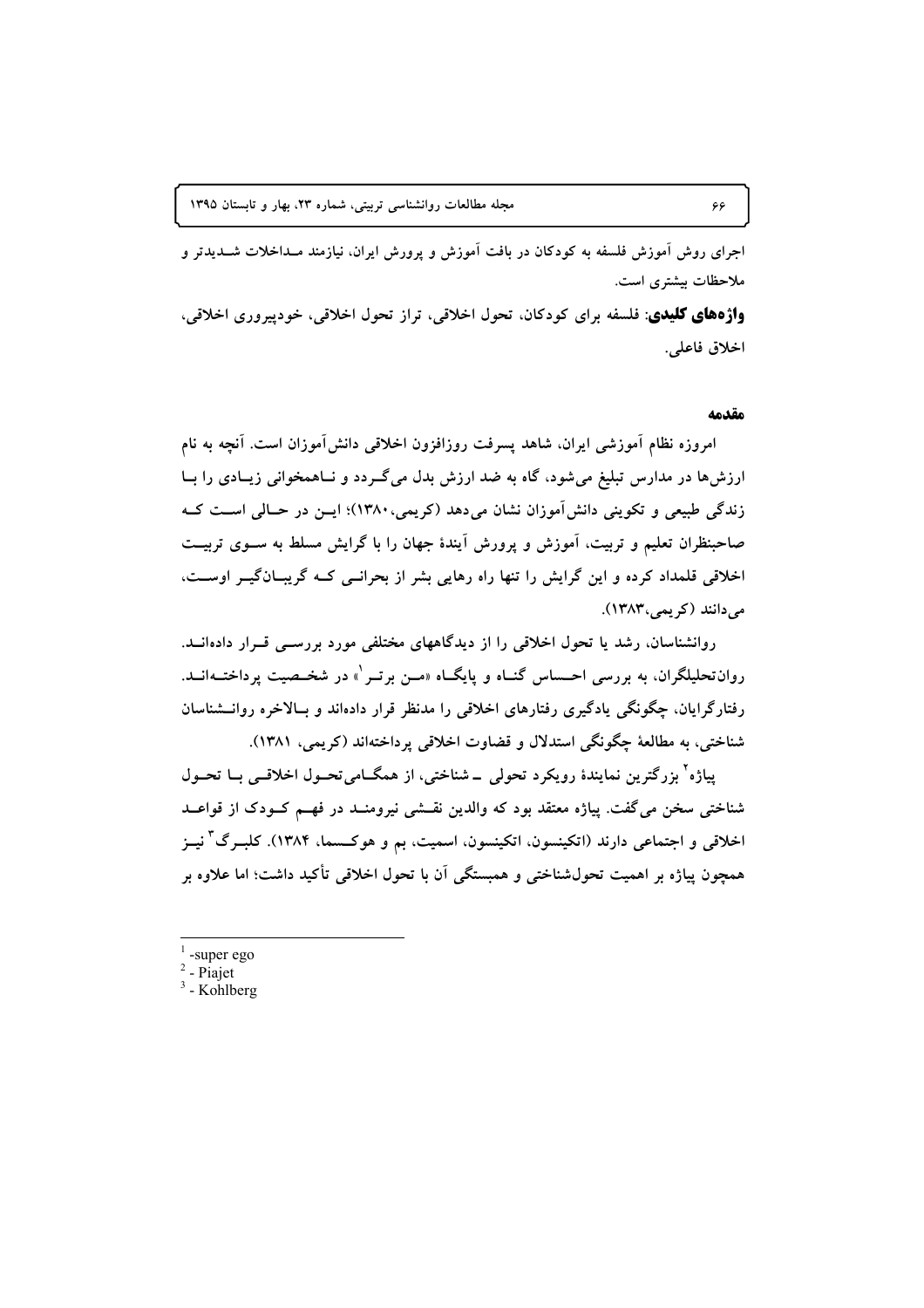یخته شدن فکر، فرصتهای نقش گیری و بحث دربارهٔ موضوعات اخلاقی با شخصی در مرحلـهٔ بالاتر را از عوامل مؤثر بر تحول اخلاقی میدانست. به نظر کلبرگ، پدرها و مادرها نقــش کمّــی در تحول اخلاقی کودک ایفا میکنند؛ چرا که روابط آنها قدرت مآبانه است و برعکس همسالان نقشی فعال در تحول اخلاقی کودک دارند (سانتراک، ۱۳۸۵).

از ديدگاه پياژه، مفهوم اخلاق فاعلى ٰ به توانمندي تحول يافتهٔ کودکان جهت فهــم نيــت و انگیزه بهعنوان مرجعی برای قضاوت اخلاقی اشاره دارد. در مقابل اخلاق عینی<sup>۲</sup>، معرف قضاوت بر اساس ضرر و زیان مادی و کمّی است (کریمی،۱۳۸۳). مفهوم خود پیروی ّ (در مقابل دیگــر پیروی) مفهوم دیگر پیاژه برای استدلالهای اخلاقی است که به توان تحول یافتهٔ فرد جهت عمل به معیارهای اخلاقی خود به جای تبعیت از دیگران اشاره دارد (مهتا و وایتبرید"۲۰۰۶). مفهــوم تراز<sup>۵</sup>کلی تحول اخلاقی در دیدگاه کلبرگ به سه تراز و شش مرحلهای اشاره دارد که کلبرگ بر اساس نوع قضاوت اخلاقی کودکان ترسیم میکند. در تراز اول کودک بر اساس اجتناب از تنبیه و کسب پاداش، در تراز دوم بر اساس معیارهای جامعه و خانواده و بالاخره در تــراز ســوم بــر اساس معیارهای خودپذیرفته، به استدلال اخلاقی میپردازد (کریمی، ۱۳۸۱).

کلبرگ، تجربهٔ تعارضهای اخلاقی با همسالان و کسب تجاربی را که در حل موقعیتهــای مسألهزا کمک کنندهاند، در کنار قرار گرفتن در معرض افکار مرحلهٔ بعــدی تحــول اخلاقــی، از عوامل مؤثر در تربیت اخلاقی می،دانست (کریمی، ۱۳۸۳). این تجربه با همسالان، چیــزی اســت که در برنامهٔ «فلسفه برای کودکان ٌ» (P4C) قابل دسترسی است. این برنامهٔ آموزشــی نخــستین بار توسط ماتیو لیپمن ٌ در سال ۱۹۷۰ مطرح شده و در آن تلاش میشود تا از طریق داستانهای

 $\hat{\mathsf{y}}$ 

<sup>-</sup> subjective morality

 $2$  - objective morality

 $3$  - autonomy

 $4$  - Mehta & Whitebread

 $\degree$ -level

 $6$  - philosophy for children

 $7 - \tilde{L}$ ipman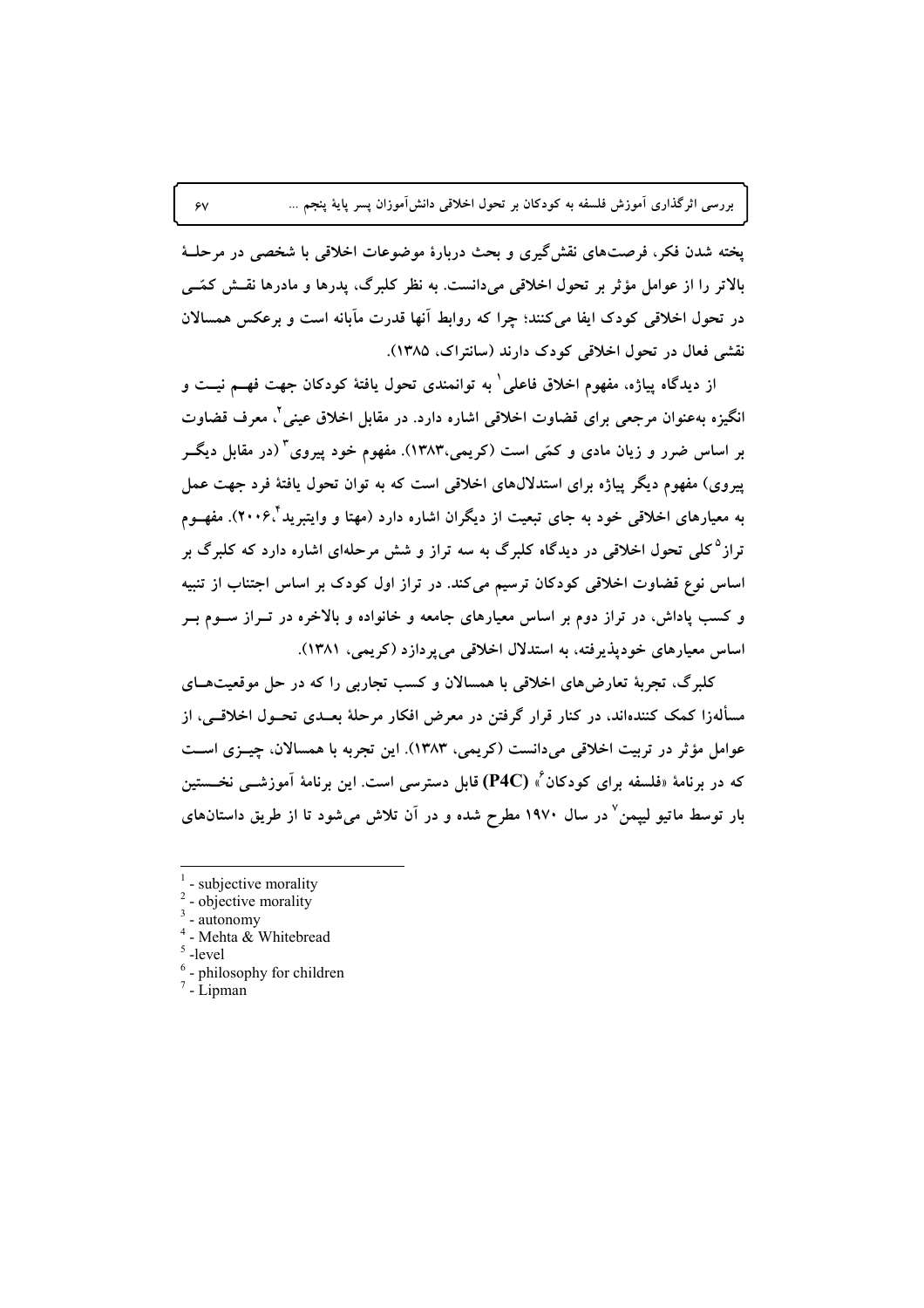برانگیزانندهٔ فکری، مباحثی به شکل اجتماعپژوهی، بین کودکان در کللاس درس شکل گیــرد. مباحث و مجادلاتی که در نهایت باعث ارتقاء تفکر انتقادی و مهــارتهــای شــناختی دیگــر در کودکان می شود (زالتا<sup>۰</sup>، ۲۰۰۶)؛ البته روش «فلسفه برای کودکان» تا حدی با برخــی جنبــههــای دیدگاه پیاژه در بارهٔ تحول شناختی ناهمخوان است. پیاژه مدعی بود که افراد پس از رسیدن بـه دورهٔ عملیات صوری (تقریباً ۱۲ سالگی) است که می توانند به مسائل انتزاعی بیاندیشند. پیش از این دوره، خودمیان،بینی کودکان باعث می شود تا آنها هر چیزی را فقط بر اساس ارتباطی که با آنها دارند، درک کنند؛ بر این اساس، سخن گفتن از استدلالهای فلسفی و انتزاعـبی در کودکــان امری نامعمول به نظر می رسد؛ اما شواهد مختلف حاکی از آن است کــه پیــاژه در اشــتباه بــوده است. بسیاری از تحقیقات جدید نشان میدهند که کودکان کم سـال وقتـبی مــسائل بــه نحــوی برایشان سازمان یابد که بتوانند آنها را تشخیص دهند، قادرند اعمــالمی را کــه محتــاج پــردازش شناختی کاملاً پیچیده است، انجام دهند ( موریس ٌ، ۲۰۰۳).

لییمن هنگامی که برای نخستین بار در دههٔ ۶۰ قصد داشت تا فلسفه پژوهی را انجـام دهـد، تحت تأثیر پیاژه، از ۱۱ تا ۱۲ سالگی را زمان مناسبی برای فلسفهپژوهی قلمداد میکرد؛ اما وقتی که متوجه تأثیرگذاری فلسفهپژوهی بر استدلالهای کودکـان شــد، کوشــید تــا رویکــردی غیــر تحولنگر<sup>۴</sup> را پیش گرفته و توصیفات پیاژه از قضاوتهای کودکان را به صورت پردازش*ی* تفسیر كند (تكستر 1۹۸۲<sup>°)</sup>.

در برنامهٔ اَموزشی P4C برای شروع تفکر عمیق در کودکان، کتابهای تصویردار داستانی و یویانماییها<sup>۶</sup> محرکهایی ایدهآلند (ساتکلیف<sup>۷</sup> ، ۲۰۰۰)؛ البته میتوان برای شروع یـک بحــث

 $4$  - non developmental

 $5\lambda$ 

 $1$  - Zalta

 $2$  - ego centralism

 $3$  - Murris

 $\degree$  - Texter

 $<sup>6</sup>$  - animations</sup>

 $7$  - Sutcliffe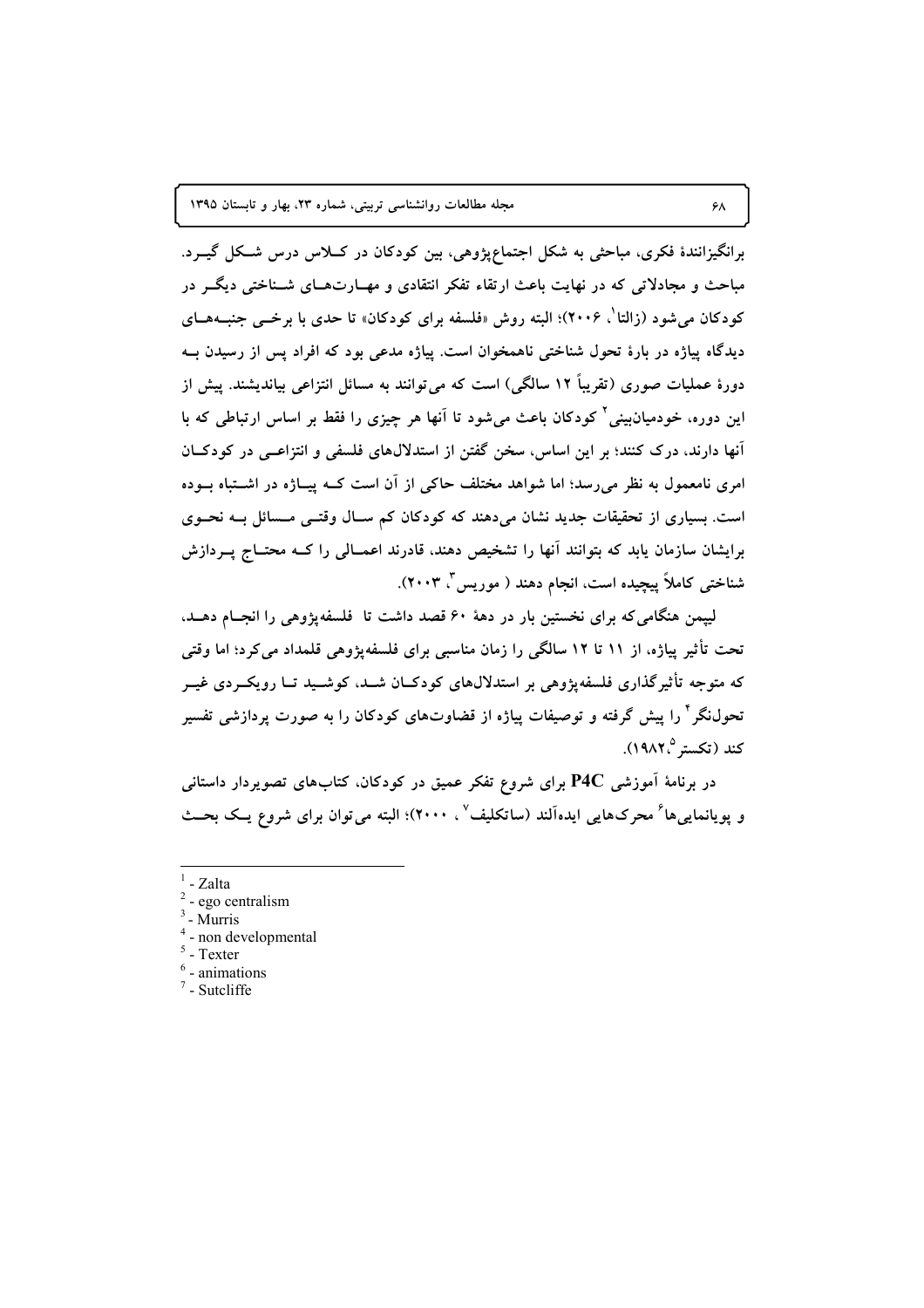فلسفی و تحریک تفکر فلسفی کودکان. از یک قطعه شعر، مطلب یک روزنامه، یک فیلم و حتــی رویدادهای معمول روزانه هم کمک گرفت؛ اما غالباً داســتانهــای کودکانــهٔ فکــری کــه دارای محتوایی فلسفیاند، بدین منظور انتخاب مــیشــوند (هــاینز \ ۲۰۰۲). پــس از شــنیدن داســتان، کودکان تشویق می شوند تا دربارهٔ سؤالاتی که از داستان به ذهنشان مـی آیـد، فکـر کننـد. ایــن لحظه، «لحظهٔ تفکر <sup>۲</sup>» نام دارد. جهت آماده سازی کودکان، واژههایی که به آنها کمک می کند تــا افکار خود را به وسیلهٔ آن بیان کنند، در اختیارشان گذاشته می شود؛ مثلاً گفتــه مــی شــود: «چــه چیزی در این داستان فکر شما را به خود مشغول کرده؟» یا «چه چیــز عجیبــی از ایــن داســتان احساس مي كنيد؟». كودكان بعد از يكي دو دقيقه فكركردن، بيش از چنــد دقيقــه بــه طــور آزاد دربارهٔ سؤالات خود صحبت میکنند؛ سپس موضوعات، هنرمندانه توسط مربی به دسـت گرفتــه می شود و از کودکان خواسته می شود، تصاویری را که در ذهن دارند، ترسیم کنند. سؤالاتی کـه کودکان مطرح میکنند، یادداشت می شود و بعد خود کودکان سـؤالی را بـرای بحـث انتخـاب مى كنند (ساتكلىف ، ٢٠٠٠).

قبل از شروع بحث، آموختن مسائلی به کودکان ضرورت دارد. برای اثر بخشی و سودمندی بحث، کودکان باید توافق کنند که بهاندیشهها و گفتههای دوستانشان احترام بگذارند. آنهــا بایــد بیاموزند، هنگام صحبت کردن دوستانشان راحـت و آرمیــده و بــرای لحظــاتی ســاکت باشــند. کودکان باید مطمئن باشند که ابراز اندیشههایسشان بـا احتمـال طـرد و تحقیـر از سـوی سـایر دوستانشان مواجه نمی شود. این آموزش، عادت مهم «شنیدن» و «گوش سپردن به عقاید دیگران» را در آنها تقويت مي كند. اهميت شنيدن تا بدانجاست كه فيلسوف ايتاليايي، فيومــارا ً شــنيدن را مترادفانديشيدن در نظر مي گيرد. شنيدن در اين تلقي، هم به مثابهٔ پذيرفتن و اعتماد كردن و هــم به مثابهٔ انتقاد کردن و شک داشتن است (هاینز <sup>۴</sup>، ۲۰۰۲).

- Havnes
- $2$  thinking time
- $3$  Fiumara
- $4$  Haynes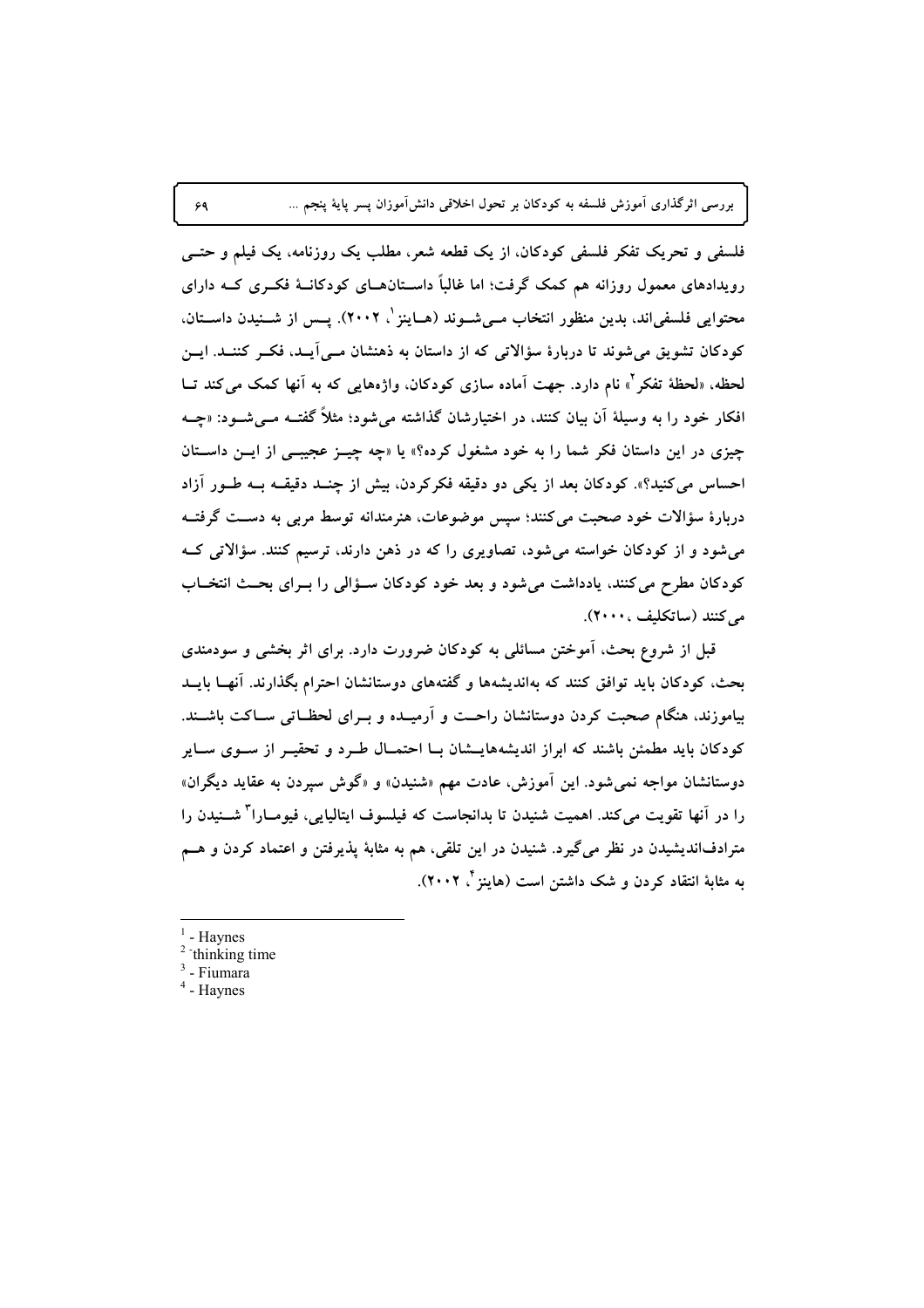«اجتماع پژوهی فلسفی'» یا «فلسفه پژوهی'»، اصلی ترین مرحله در آموزش فلسفه به کودکان است. واژهٔ «اجتماع پژوهی» برای اولین بار توسط فیلسوف عمل گرایی آمریکایی پیرس (۱۹۵۵. به نقل از راسل ٔ ۲۰۰۲) مطرح شد و به طور کلی به مشارکت جمعی در پژوهش علمی اشــاره دارد. گفتگوهای کودکان می تواند به سوی هر جهتی پیش رود؛ این بستگی به آن چیزی دارد که علاقهٔ کودکان را به خود معطوف کرده است (ساتکلیف، ۲۰۰۰). در اجتماعیژوهی، فشار شدید معلم به دانش آموزان ضرورتی ندارد. معلم فقط می توانسد بسا گسوش دادن دقیسق بسه گفتسههسای دانشآموزان، با دعوت از مشارکتکنندگان جهت تأیید یا رد دیدگاهها و یا پرورش درک خــود از بحث و اعمالی اینچنینی، ثابت نگه داشتن یا تغییر دادن تمرکز بر موضوعات را مدیریت کنــد (هاينز و موريس،٢٠٠٧).

لیپمن، معتقد است که ادبیات به کنش اخلاقی کمک می کند. وی نوع خاصی از داستان های «فلسفه برای کودکان» را جهت پرورش قضاوتهای اخلاقی نوشته است. داستان هایی که مي كوشند مسائلي چون: آگاهي اخلاقي، ماهيت درستي و نيكي، انواع قــضاوتهــاي اخلاقــي و انواع جایگزین و متفاوت درک اخلاقی را مطرح کنند (تکستر، ۱۹۸۲). علاوه بر محتوای اخلاقی خاص و عام داستانهایی با محتوای «فلسفه برای کودکان»، خود اجتمــاعپژوهــی مــیتوانــد بــر پرورش اخلاقی تأثیر داشته باشد. اجتماعپژوهی می توانــد منجــر بــه عمــل اخلاقــی و هــدایت اجتماعی مثبت به شکل احترام گذاشتن به دیگران. پذیرش تفاوتها و رفتار پاسخ دهندهٔ مناسب شود (مهتا و وايتبريد، ۲۰۰۶).

فیلیپ کم° (۱۳۸۴ a) در ۸ داستانی که برای پکیج ۹ جلسهایاش جهت آمــوزش «فلــسفه برای کودکان» اختصاص داده، داستانی به نام داستان «چاقو» دارد که به طور خاص بـه مـسائل

 $\mathsf{v}\cdot$ 

<sup>-</sup> philosophical enquiry of community

 $2$ -philosophical enquiry

 $3$  - Peirce

 $4$  - Russell

 $5$  - Cam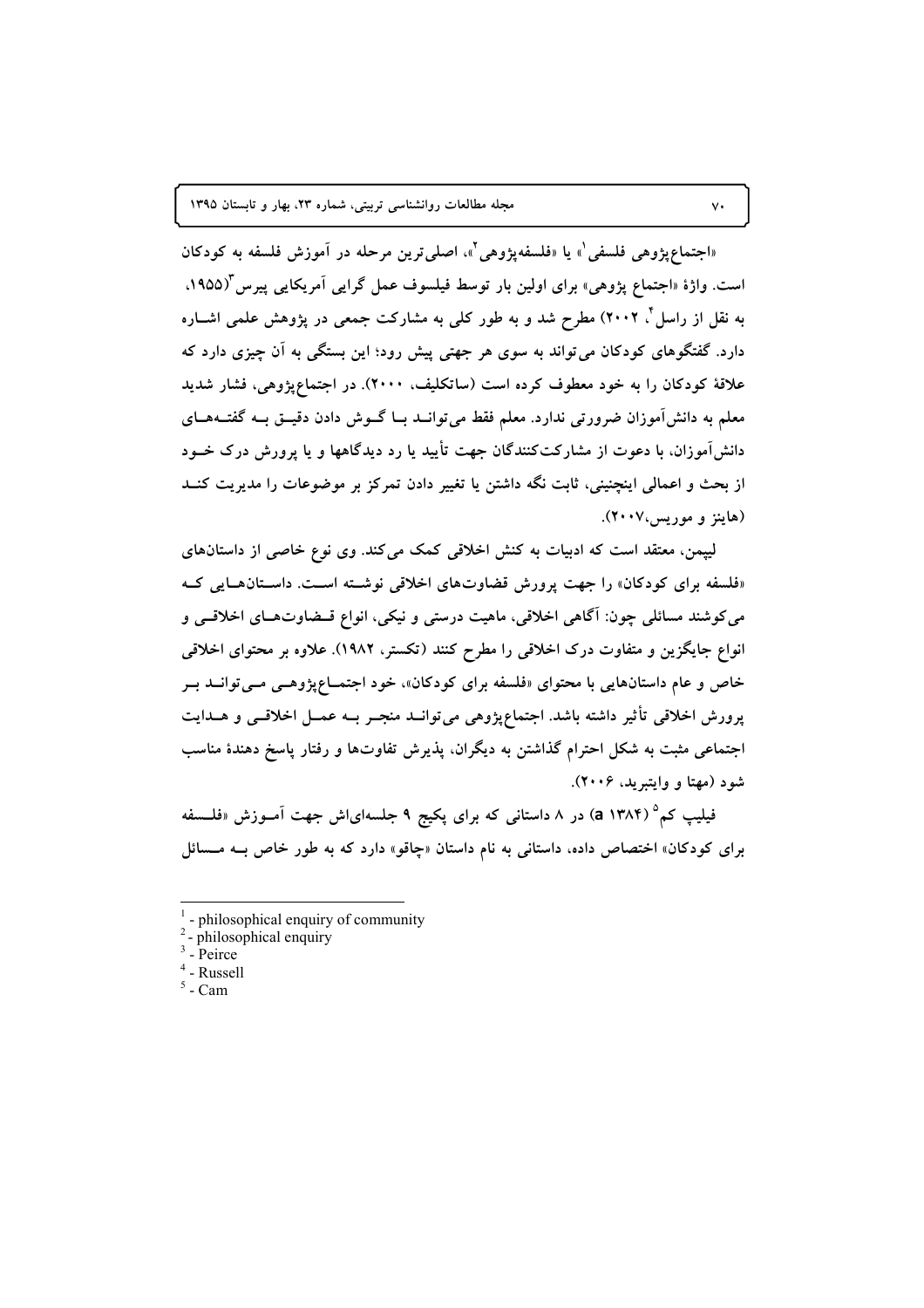اخلاقی می پردازد. همچنین در این پکیج یک جلسهٔ آمادهسازی هم وجود دارد که در آن جلـــــه نحوهٔ گوش دادن به دیگران و احترام گذاشتن به نظر دیگران آموخته میشود و انتظار میرود که خود این آماده سازی هم بتواند بسترساز پرورش اخلاقی باشد.

اثربخشی آموزش فلسفه به کودکان بر مهارتهای شناختی، در پژوهشهای مختلفـی مــورد تأیید قرار گرفته شده است. لییمن و بایرمن ٔ (۱۹۷۱، به نقل از تکــستر، ۱۹۸۲) بــه بررســی اثــر بخشی P4C بر مهارتهای شناختی کودکان پرداختند و تأثیر آموزش فلسفه بــه کودکــان را بــر استدلال منطقی و مهارت خواندن مورد تأیید قرار دادند. لیسیمن و شسارپ<sup>۲</sup> (۱۹۷۵، بسه نقسل از تکستر، ۱۹۸۲) کارگاههای آموزش فلسفه به کودکان را برای معلمان یک مدرسه اجـرا کردنــد. دانش آموزان این مدرسه در مقایسه با مدرسهٔ دیگری که به عنوان گروه گواه در نظر گرفته شــده بود، مهارتهای شناختی بهتری را در خواندن، درک مطلب، شــنیدن، کنجکــاوی، پرســشگری، استدلال منطقی و خلاقیت نشان دادند. تریکی ؓ و تایینگ ٔ(۲۰۰۴) در بازنگری انتقادی تحقیقــات انجام شده دربارهٔ اثربخشی«فلسفه بـرای کودکــان» از کــشورهای مختلــف، نتــایج مثبتــی را از تأثیرگذاری P4C بر مهارتهای خواندن. استدلال. تواناییهای شناختی و دیگــر توانــاییهــای مربوط به برنامهٔ درسی و همچنین بر عزت نفس نشان دادند.

دربارهٔ اثر بخشی اَموزش فلسفه بر قضاوتهای اخلاقی، تحقیقات زیادی صــورت نگرفتــه است. در مطالعهٔ جکسون<sup>۵</sup> (۱۹۸۷) مـشخص شـد کـه کودکـان شـرکت کننـده در P4C در آزمونهای مقیاس استدلال اخلاقی برونر، پیشرفت تحصیلی و استفاده از یافتهها در زنــدگی، از ییشرفت بیشتری نسبت به گروه کنترل برخوردارند. راسل (۲۰۰۲) در یـک پــژوهش کیفــی، بــه بررسی استدلالهای فلسفی کودکان ۸–۷ ساله و ۱۲–۱۱ ساله در اجتماعیژوهی فلسفی پرداخت؛

- Bierman
- Sharp
- <sup>3</sup>- Trickey
- Topping
- $5$  Jackson

 $\vee$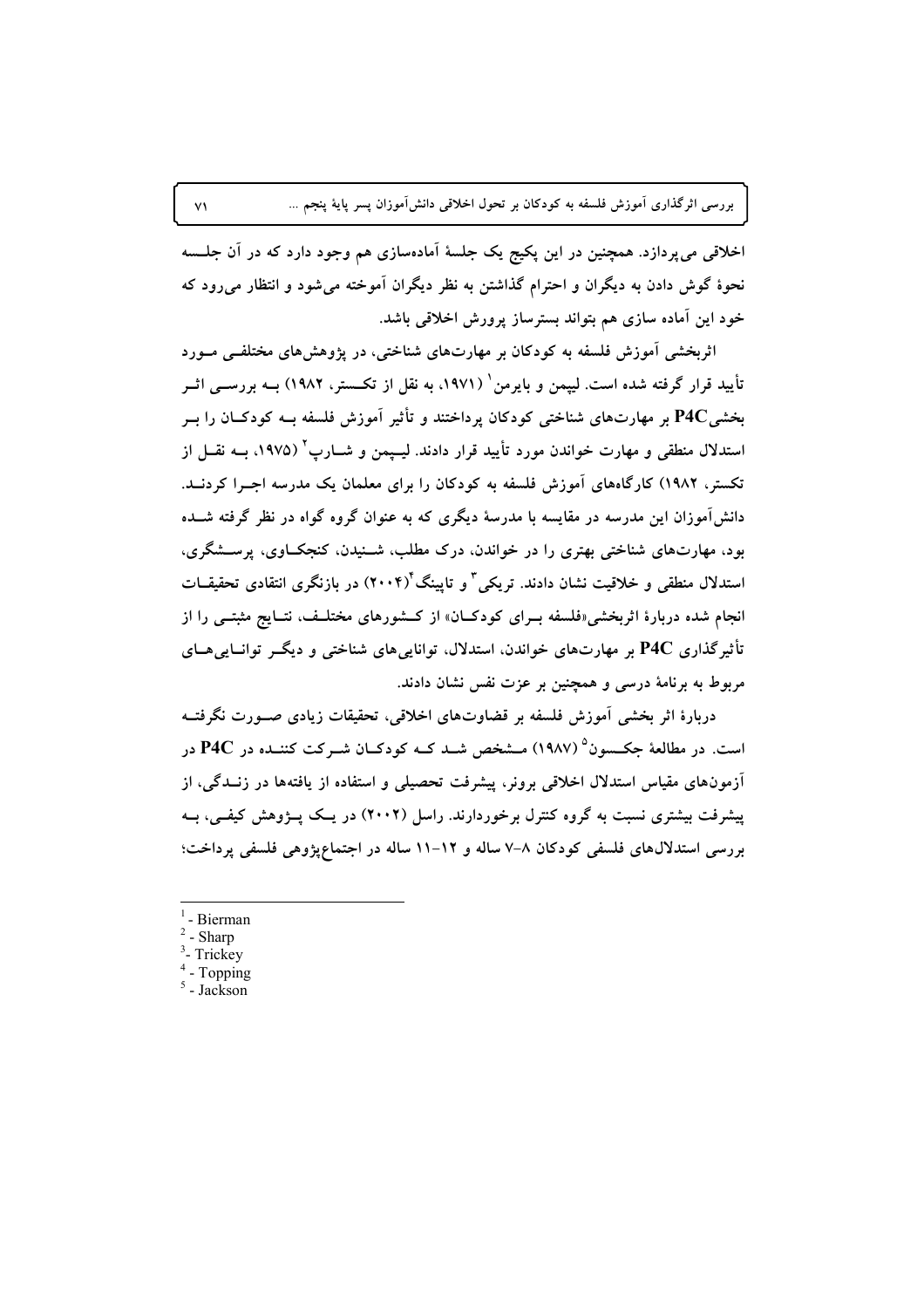نتایج، حاکی از تشخیص اخلاقی قوی کودکـان و تفـاوتهـای جنـسیتی در ادراک عــدالت و مسئولیت بود. یافتههای تحقیق نشان داد که فرایند گفتمان تقابلی به کودکان کمک می کند تا ب پرورش استدلال، استنباط، وضوح؛خشی، ایجاد ارتباطات و تعمــیم و تمیــز بپردازنــد. همچنــین مهارتهایی چون: گوش سپردن به دیگران، احترام گذاشتن به آنها و توانمندی بــرای مقابلـــه بــه مثل کردن، در واکنش به اجتماعپژوهی پرورش یافت. مهارتهایی که بـرای قــضاوت و عمــل اخلاقی محوری است.

مهتا و و ایتبرید (۲۰۰۶) در یژوهشی به بررسی اثربخشی آموزش فلسفه بر تحول اخلاقی کودکان ١٢- ١٣ ساله پرداختند. مداخله در مدرسهای در یکی از شهرهای جنوب هند، در ٢٢ جلسه انجام شد. این پژوهش، اثربخشی P4C را بر تحول اخلاقی تأیید کرد؛ اما بیشترین تأثیرپذیری را نه درجنبهٔ شناختی که در جنبهٔ اجتماعی و عاطفی تحول اخلاقی نشان داد. رزنیتسکایا ٔ (۲۰۰۸) با انتخاب دو کلاس دانش[موزان پنجم ابتدایی، تأثیر مباحث فلسفی از طریق اجتماعپژوهی بر پرورش مهارتهای استدلالی و نگرشهای اخلاقی را تأیید کرد.

التف' و ریف' و تروات' (۲۰۰۸) در تحقیقی به تأثیر ارتقاء تواناییهای تفکر بر ویژگیهای اخلاقی از طریق برنامهٔ P4C پرداختند. تعیین وضعیت اخلاقی با توجه به سه معیار توانایی تفکر اخلاقی در نظریهپردازی فلسفی، درک و تحمل و بالاخره تفکر در ارتباط با افرادی که تحت ظلم واقع شده بودند، در ۱۱۶ دانش آموز در سنین ۹، ۱۱ و ۱۸ با ارائهٔ داستانهای اخلاقی انجام شد. نتایج این تحقیق نشان داد که ویژگی اخلاقی دانش[موزان هر سه گروه به شدت تحت تأثير توانايي تفكر آنها قرار گرفته است.

- $<sup>1</sup>$  Reznitskaya</sup>
- $2$  Olthof
- $3$  Rieffe
- $4 -$  terwogt

 $VY$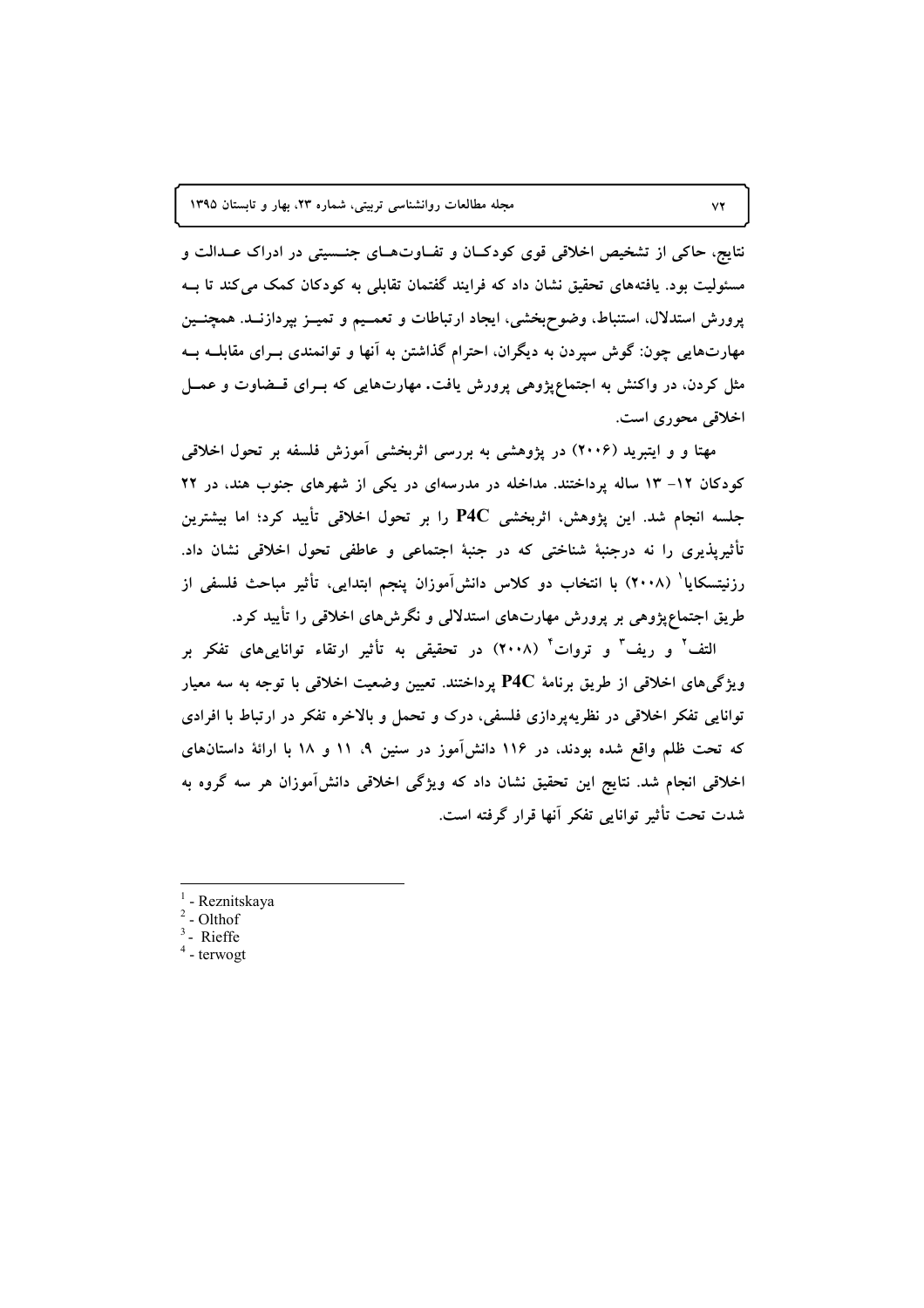بررسی طولی مرگلر<sup>ا</sup> کورتیس<sup>۲</sup> و اسپونر-لان<sup>۳</sup> (۲۰۰۹) نشان داد، P4C تأثیر عمیقی بر رشد داوریهای اخلاقی گروه شرکتکننده در این تحقیق داشت. در این بررسی که در مدرسهای در ایالت برادانا که کلیهٔ معلمان آن، جهت کاوش\$ری فلسفی آموزش دیده بودند، انجام گرفت. در کنار تفکر انتقادی و خودتصحیحی، دانشآموزان در داوریهای اخلاقی نیز ارتقاء پیدا کردند. خزامی (۱۳۸۸) در تحقیقی به بررسی تأثیر آموزش «فلسفه برای کودکان» بر رشد قضاوت اخلاقی دانش آموزان پایهٔ پنجم ابتدایی شهر اهواز پرداخت. وی با استفاده از ۱۲۰ دانش آموز دختر و پسر و استفاده از آزمون قضاوت اخلاقی MJT نشان داد که «فلسفه برای کودکان»، بر رشد قضاوت اخلاقی در هر دو جنس مؤثر است.

با توجه به اثرگذاری روش «فلسفه برای کودکان» بـر مهـارتهـای اســتدلالی در ادبیــات پژوهشی و با توجه به تأکید بر همگامی رشد توان اســتدلالی کــودک بــا رشــد قــضاوتهــای اخلاقی، هدف این پژوهش بررسـی اثـر بخـشی آمـوزش «فلـسفه بـرای کودکـان» بـر رشـد استدلالهای اخلاقی در کودکان است؛ بر این اساس، سه فرضیهٔ این پژوهش عبارت است از:

الف) آموزش فلسفه به کودکان بر ارتقاء تراز کلی قضاوتهای اخلاقی مؤثر است.

ب) آموزش فلسفه به کودکان بر ارتقاء قضاوتهای اخلاقی از دیگر پیروی، به خود پیروی مؤثر است.

ج) آموزش فلسفه به كودكان بر ارتقاء قضاوتهاى اخلاقى از اخلاق عينى به اخلاق فاعلى مؤثر است.

- Mergler

 $\forall \check{r}$ 

<sup>2</sup> - Curtis

 $3 -$ Spooner-Lane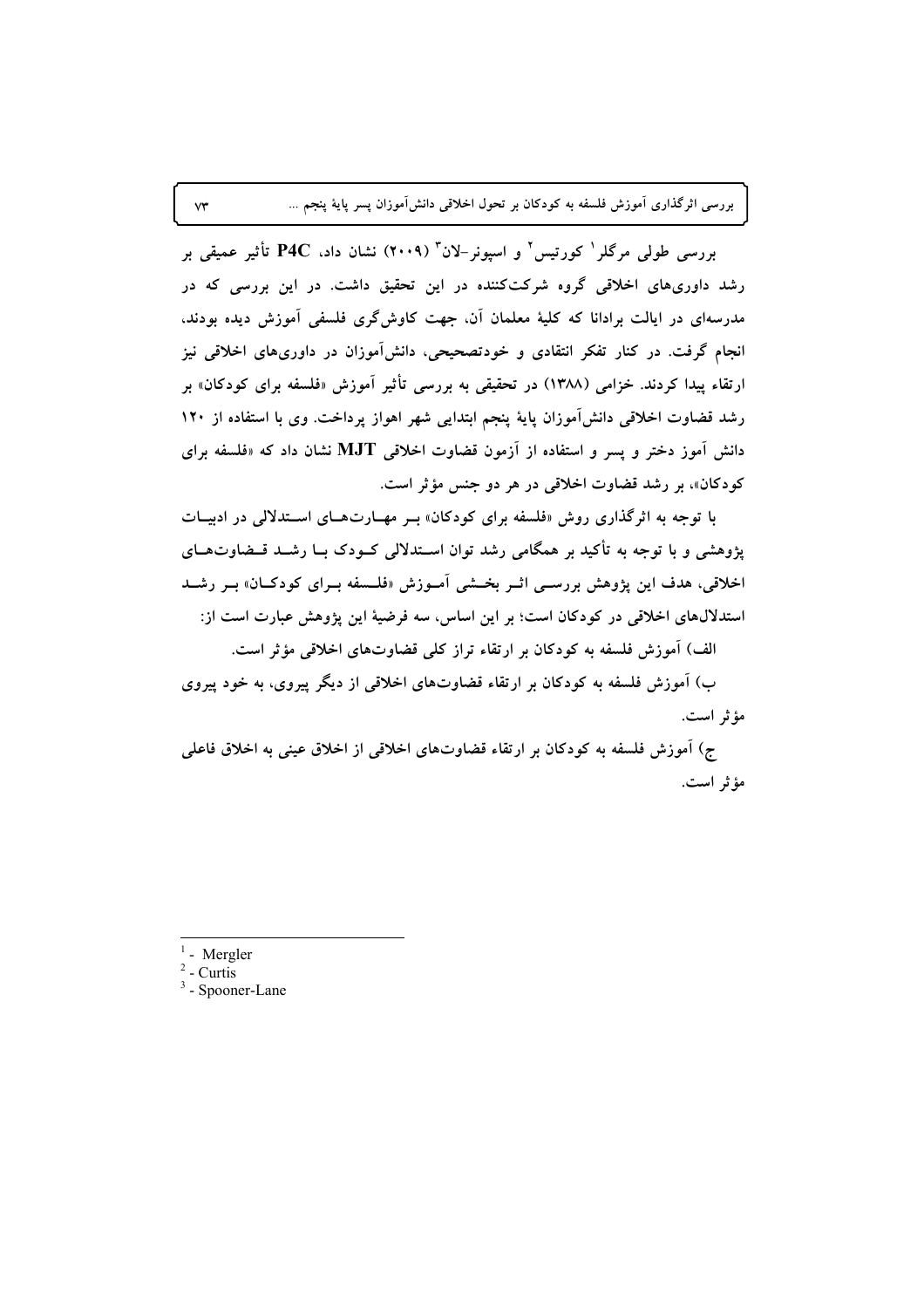## **روش پژوهش**

پژوهش انجام شده، پژوهشی نیمه آزمایشی با طرح مقایسهٔ گروههای نابرابر است (بیابــانگر، ۱۳۸۴). جامعهٔ آماری این یژوهش، دانش آموزان پسر پایهٔ پنجم ابتدایی شهر تهران در سال ۱۳۸۵ بود. علت انتخاب این پایه، نزدیک بودن دانش آموزان این پایه به سن مرزی و تقریبی گــذار بــه مرحلهٔ «خود پیروی اخلاقی» پیاژه و «اخلاق قرار دادی» کلبرگ است (کریمی، ۱۳۸۵).

از طریق نمونهگیری چند مرحلهای تصادفی، منطقهٔ ۲ آموزش و پــرورش تهــران و یکــی از مدارس دولتی این منطقه انتخاب شد. با توجه به عــدم امکــان گمــارش تــصادفی ٰ و برگــزاری کلاسهای مجزای «فلسفه برای کودکان»، دو کلاس پایهٔ پنجم به صورت تـصادفی بـه عنــوان گروه آزمایش و گواه انتخاب شدند. با توجه به وقتگیر بودن مصاحبههای بالینی در پسآزمـون و پیش آزمون، از هر کلاس ۱۶ نفر از لیست حضور و غیاب کلاس به صورت تصادفی به عنوان گروه آزمایش و گواه انتخاب شد؛ البته آموزش به کل کلاس در گروه آزمایش ارائه می شد، امــا صرفاً از نمونهٔ انتخاب شده، پیشآزمون و پسآزمون گرفته شد. البته هنگام گرفتن پـــسآزمـــون. این طرح با دو نفر افت در گروه گواه مواجه شد.

# ایزار و شیوهٔ آموزش

برای آموزش فلسفه به کودکان از کتاب داستانهای فکری (کم، ۱۳۸۴ a) و کتاب راهنمای معلم آن (کم، ۱۳۸۴ b) استفاده شد. این کتاب پکیجی است از شیوهٔ اجـرای آمـوزش «فلـسفه برای کودکان» که شامل ۸ داستان ( در ۸ جلسه) و یـک جلـسه آمـادهسـازی اسـت. یکـی از داستانهای این مجموعه (داستان چاقو) اختصاصاً به موضوع قضاوتهای اخلاقی می پــردازد و داستانهای دیگر نیز کم و بیش تلویحاتی در پرورش قضاوتهای اخلاقی دارند.

داستانهایی که باید مورد بحث قرار میگرفت، قبل از هر جلسه در اختیار بچهها قــرار داده می شد و از آنها خواسته می شد تا آن داستانها را در منزل مطالعه کنند و قسمتی از موضـوع آن

 $1$  - random assignment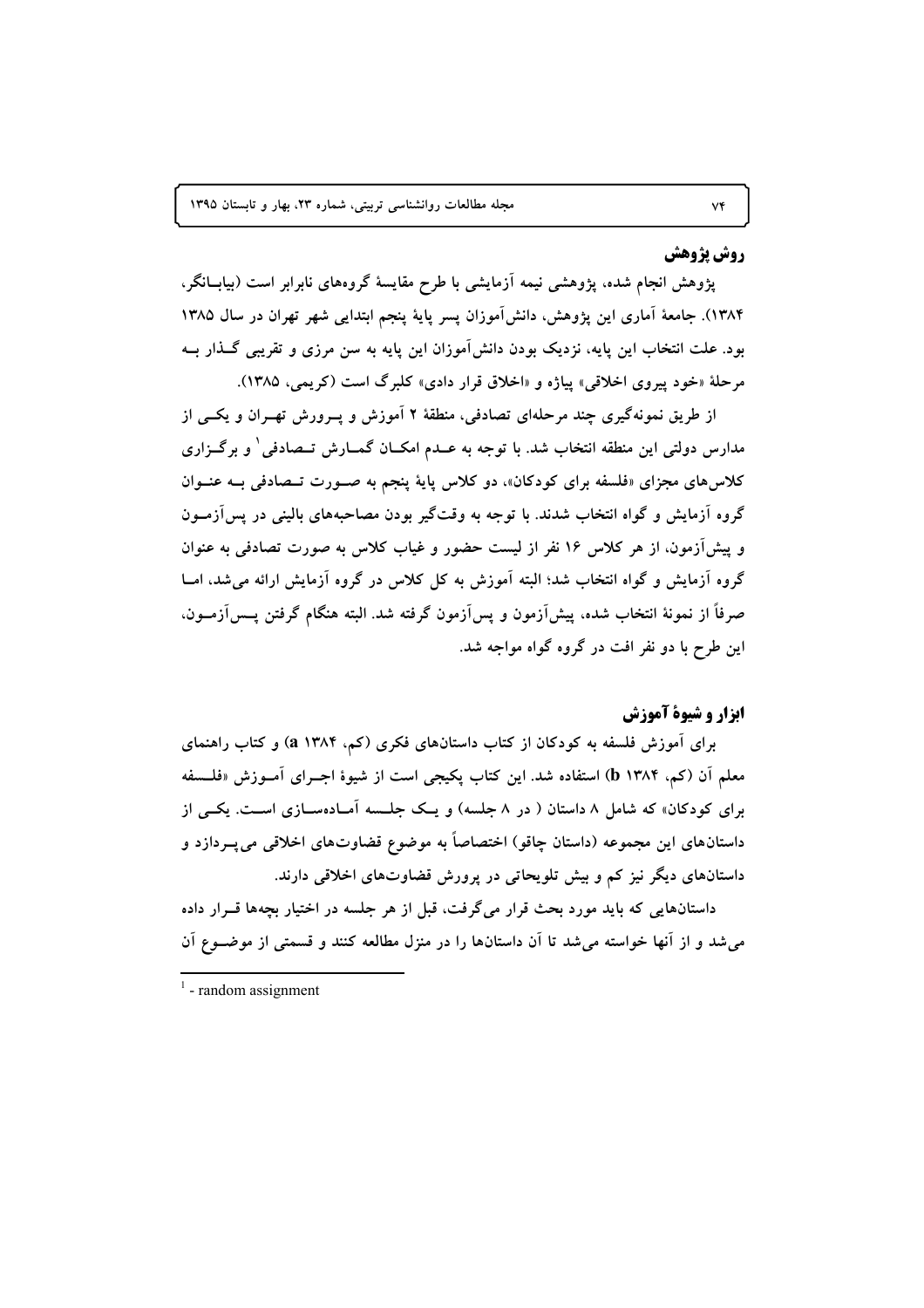را به دلخواه نقاشی کنند. در جلسات نیز، ابتدا دانش آموزانی که داستانها را مطالعه کرده بودند، آنها را قطعه قطعه و با مشارکت هم برای دوستان خود تعریف می کردند. پــس از آن، بــه مــدت چند دقیقه بچهها سؤالاتی را که به ذهنشان میرسید، یادداشت کرده و آن را در کــلاس مطــرح می کردند. با انتخاب یکی از سؤالات، بحث کلاسی در قالب اجتماعپژوهی آغاز مـیشـد (کـم،  $(b \text{ } \text{if } \lambda \infty)$ 

در طول ۹ جلسه، هر هفته دو جلسه از کلاس های فلسفه برگـزار شـد. در جلـسهٔ اول بــه عنوان جلسهٔ مقدماتي، اصول بحث کردن، شنيدن، انديشيدن و کـلاً مــسائلي کــه مــي توانــد در اجتماع یژوهی به کار بیاید، به بحث گذاشته شد. در آموزش داستانها نیز بر داستان «چــاقو» بــا توجه به محتوای اخلاقی قوی آن تأکید بیشتری شد.

## ایزار و شیوهٔ اندازهگیری

برای بررسی میزان تحول،یافتگی قضاوتهای اخلاقی کودکان، از شش معمای اخلاقی پیاژه و کلبرگ استفاده شد. دو جفت معمای اخلاقی کلبرگ، تراز کلی تحول اخلاقی را می سنجد. دو جفت معمای اخلاقی پیاژه نیز یکی خود پیروی و دیگر پیروی اخلاقی و دیگری اخلاق فاعلی \_ عینی را مورد بررسی قرار میدهند. این ۶ معما از دوازده معمایی کـه توسـط پیـاژه و کلبـرگ (۱۹۳۲ و ۱۹۶۹، به نقل از کریمی، ۱۳۷۳) به منظور سنجش تحول اخلاقی تهیه شـده، انتخـاب شده است. این معماها و ملاک نمـرهگـذاری بــه پاسـخهــای آن، توســط آریــن ( بــه نقــل از کریمی،۱۳۸۵) به فارسی برگردانده شدهاند. در این معماها براساس محتـوای اسـتدلال اخلاقـی کودکان، نمراتی از صفر تا پنج به قضاوت اخلاقی کودکان در سه مقیاس خود پیــروی- دیگــر پیروی، اخلاق فاعلی-عینی و تراز کلی تحول اخلاقی داده می شود.

برای استفاده از معماهای فوق جهت سنجش تحول اخلاقی به پیـروی از رویکــرد پیــاژه و کلبرگ، لازم است از مصاحبهٔ بالینی (یرون و پرون، ۱۳۸۴) استفاده شود. به این منظور، قبــل از هر آزمون، معماها به تعداد افراد نمونه در اختیار آزمودنیها قرار میگرفت. داستان در کلاس به

 $\vee \varphi$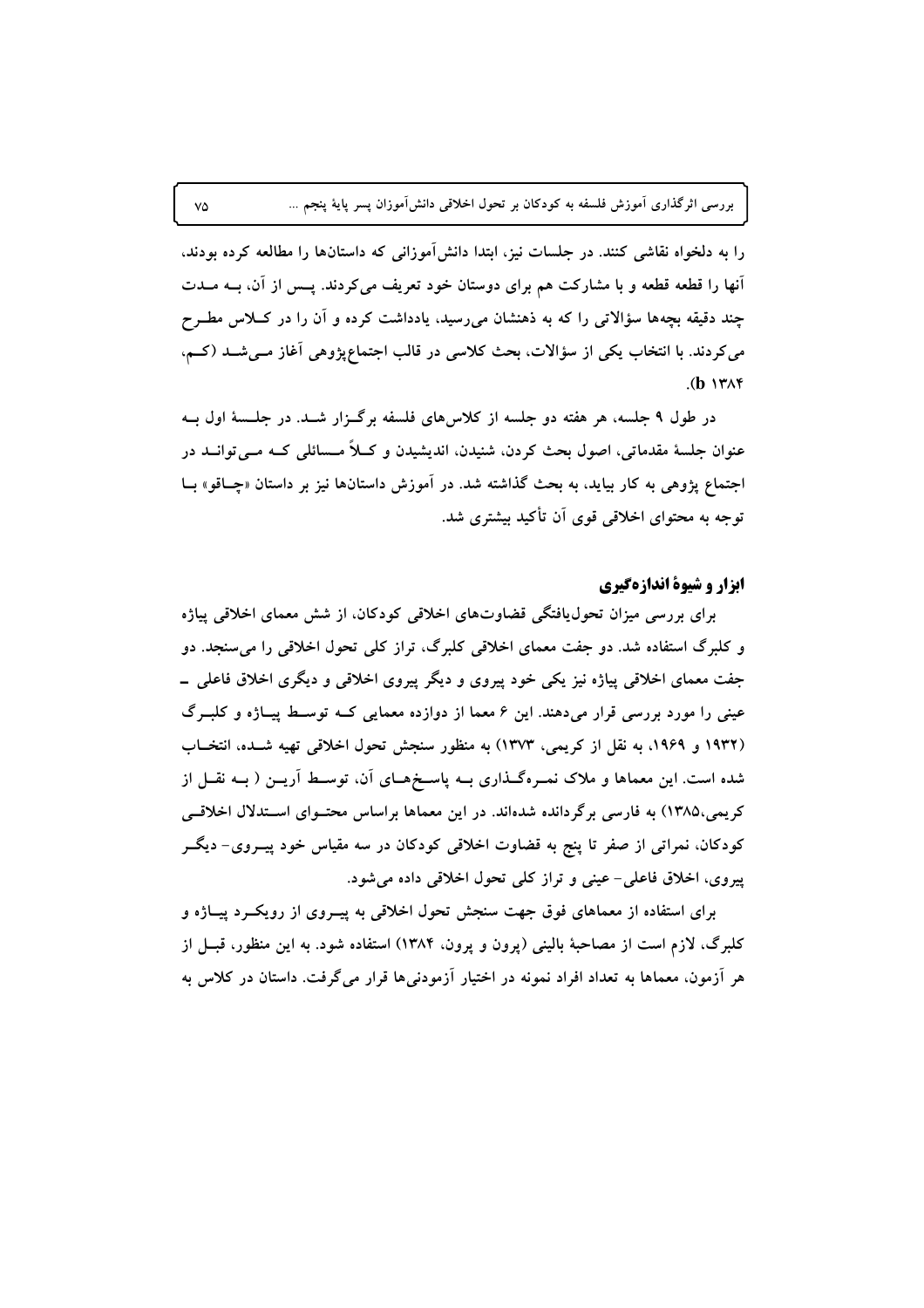صورت مشترک خوانده میشد، پس از آن با دانش[موزان بــه صــورت فــردی مــصاحبه انجــام می شد؛ به این صورت که پس از حصول اطمینان از فهم محتوای داستانهای اخلاقی توسط کودکان، پرسشهای طرح شده در آزمون و پرسشهایی فراتر از آزمون، بــه منظــور اطمینــان از قضاوتهای اخلاقی مطرح شده و پاسخهای کودکان یادداشت می شد. همچنین در مواردی ک یاسخ کودکان مرزی و نامطمئن بود، از تلقین مخالف ٔ – یعنی به طور سربسته و از زبان کودکی دیگر استدلال مرحلهٔ بالا یا پایین را مطرح کردن و نظر کودک را جویا شدن (کریمی، ۱۳۸۵) – استفاده مے شد.

با توجه به احتمال تأثیر پیشآزمون و پــسآزمــون در هــر دو گــروه آزمــایش و گــواه، در پیشآزمونها از یک دسته داستان و در پسآزمونها از داستانهای موازی داستانهای پیشآزمون استفاده می شد (بیابانگرد، ۱۳۸۴). برای سنجش پایایی آزمونها از پایایی به روش فرمهای همتــا (موازی) استفاده شد. در روش سنجش پایایی به روش فرمهای مـوازی، ضـریب همبــستگی دو فرم از یک آزمون سنجیده می شود (بیابانگرد، ۱۳۸۴). همانطور که گفتـه شــد، در ایــن تحقیــق پیشآزمونها با یک فرم (یک دسته داستان) و پسآزمونها با فرم دیگری (داستانهای دیگـر) از معماهای اخلاقی کلبرگ و پیاژه سنجیده شد؛ در نتیجه، ضریب همبستگی پیرسون (یک دامنــه) پیشآزمون و پسآزمون گروه گواه (یعنی گروهی که در آن مداخله ای انجام نـــشده) مــیتوانــد معرف پایایی به روش فرمهای همتا (موازی) باشد. نتایج این همبــستگی در تــراز کلــی تحــول اخلاقی ۰/۸۳ (p<۰/۰۱) در خــودییروی اخلاقــی ۰/۷۱ (p<۰/۰۵) و در اخــلاق فــاعلی ۰/۶۲ (p<٠/٠۵) بود.

1- Counter suggestions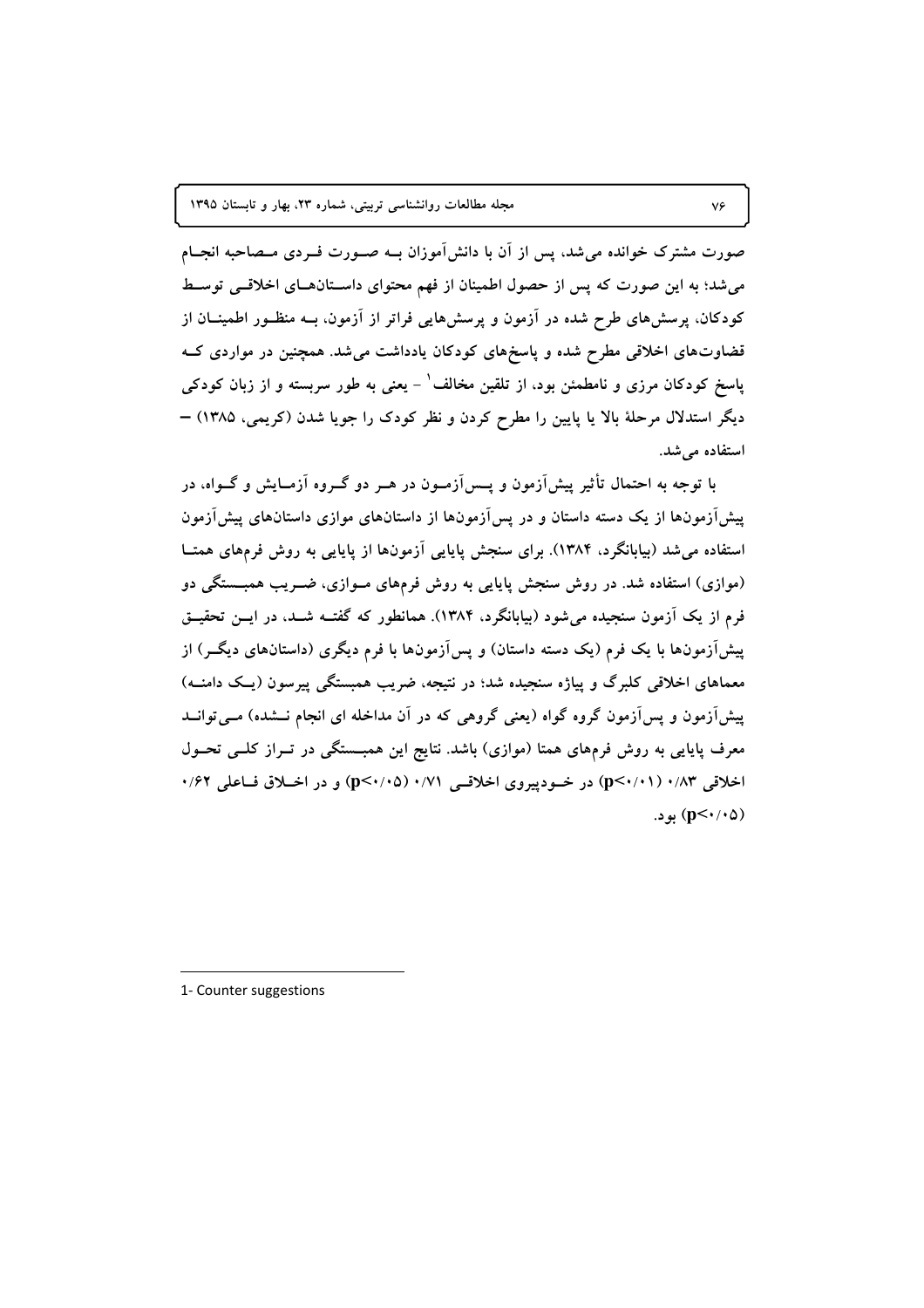## يافتههاي يژوهش

برای تحلیل دادهها از آزمون تحلیل کواریانس چندگانه' (MANCOVA ) در نرم افــزار SPSS نسخهٔ ۱۶ استفاده شد. پس از حصول اطمینان از رعایت مفروضههای این آزمون؛ یعنــی خطی بودن، همگونی خطوط رگرسیون و همگونی واریانس ها (با استفاده از همبستگی پیرســون، آزمون F و آزمون لوین) و اجرای این آزمون و تعدیل نمرات پیشآزمون (متغیر هم پراش<sup>۲</sup>) اثر کلی آزمون در هیچ یک از سه متغیر وابسته از لحاظ آماری معنادار نبود (رجوع شود به جـــدول ١)؛ بنابراین، هر سه فرضیهٔ این پژوهش (فرضیههای زیر) با عدم تأیید مواجه شد: الف) آموزش فلسفه به کودکان بر ارتقاء تراز کلی قضاوتهای اخلاقی مؤثر است.

 $F(\gamma, \gamma) = \gamma/6$ , p=  $\gamma$ 

ب) آموزش فلسفه به کودکان بر ارتقاء قضاوتهای اخلاقی از دیگر پیروی، به خود پیروی مؤثر است.

 $F(\Upsilon, \Upsilon^* = \Upsilon \wedge \Upsilon^* = \Upsilon \wedge \Upsilon$ /۰۷, p=۰/۰۹

ج) آموزش فلسفه به كودكان بر ارتقاء قضاوتهاى اخلاقى از اخلاق عينى به اخلاق فاعلى مؤثر است.

### $F(\wedge_{\sigma} \wedge) = \wedge \wedge \vee \vee \vee$ , p=  $\wedge \wedge \vee \vee$

| منبع                   | متغير وابسته | مجموع مجذورات            | Df | ميانگين مجذورات          | F          |
|------------------------|--------------|--------------------------|----|--------------------------|------------|
| الگوی تعدیل شده        | تراز کلی     | $1\Lambda/\Delta1$       | ۴  | 4/87                     | Y/YV       |
| (پسآزمون)              | اخلاق فاعلى  | 9/99                     | ۴  | Y/YQ                     | 1/VI       |
|                        | خود پیروی    | YV/9Y                    |    | $9/9\lambda$             | $Y(\cdot)$ |
| پیشآزمون تراز کلبی     | تراز کلی     | 14/46                    |    | 14/46                    | V/11       |
| پیش أزمون اخلاق فاعلمی | اخلاق فاعلى  | $\cdot$ / $\vee$ $\circ$ |    | $\cdot$ / $\vee$ $\circ$ | .70.7      |
| پیشآزمون خود پیروی     | خود پیروی    | V/Y                      |    | V/Y                      | f/11       |

جدول ۱. نتایج تحلیل کواریانس چند گانه برای متغیر های پژوهش

<sup>1</sup>- Multivariate Analysis of Covariance

 $2$ -covariate

 $\mathsf{v}\mathsf{v}$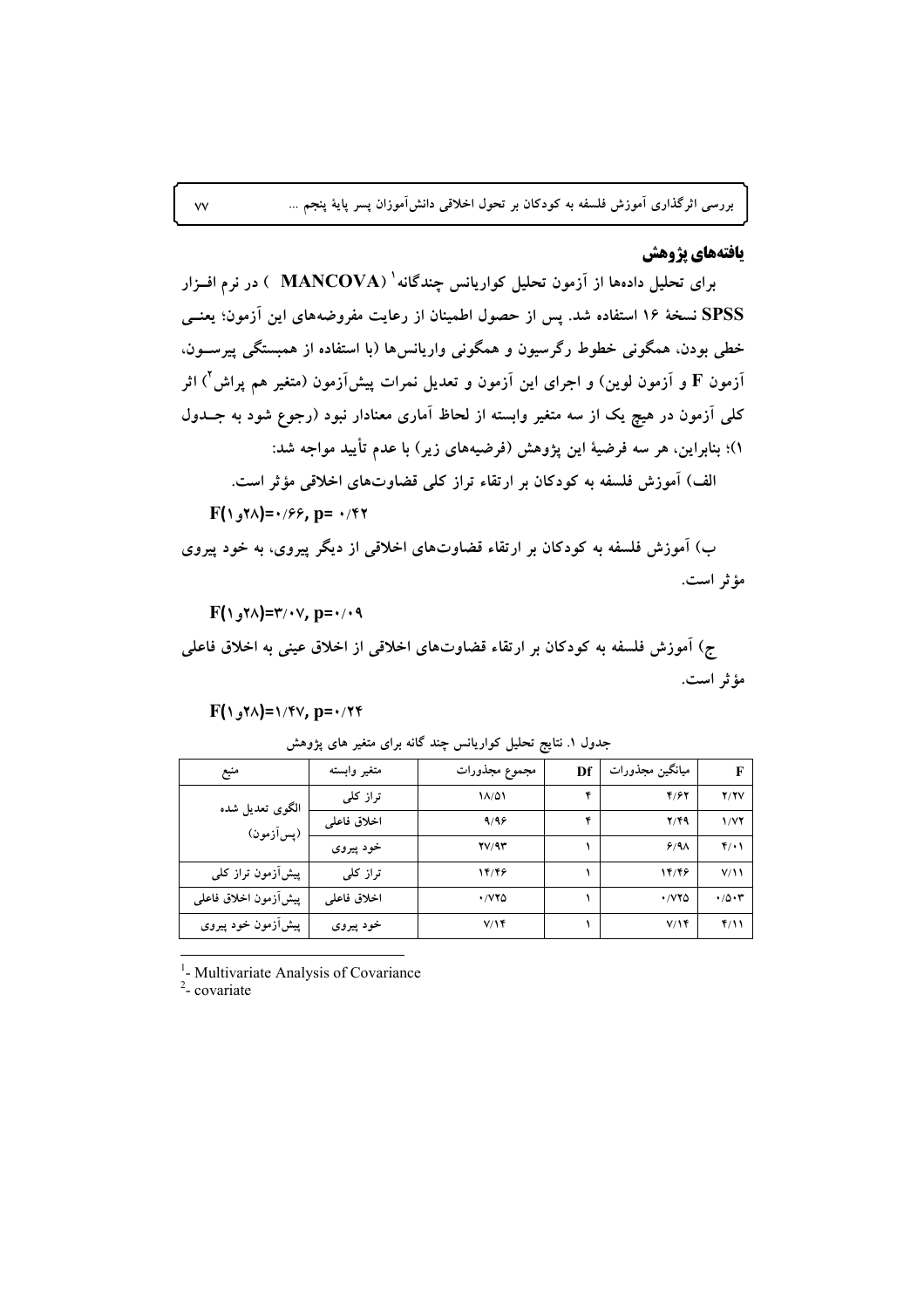| مجله مطالعات روانشناسی تربیتی، شماره ۲۳، بهار و تابستان ۱۳۹۵ |  |  |  |
|--------------------------------------------------------------|--|--|--|
|--------------------------------------------------------------|--|--|--|

| گروه | تراز کلی    | $Y/\Delta\Lambda$               |    | $Y/\Delta\Lambda$ | Y/YQ         |
|------|-------------|---------------------------------|----|-------------------|--------------|
|      | اخلاق فاعلى | 1/991                           |    | 1/991             | $1/T\Lambda$ |
|      | خود پیروی   | $\Delta/\cdot$ ۴                |    | $\Delta/\cdot$ ۴  | Y/9          |
| خطا  | تراز کلی    | $\mathbf{Y}$ $\mathbf{Y}$       | ۲۵ | 1/f1              |              |
|      | اخلاق فاعلى | $\Delta \cdot / \Lambda \Delta$ | ۲۵ | $Y/\cdot Y$       |              |
|      | خود پیروی   | 44/46                           | ۲۵ | $1/\gamma$ ۳      |              |

## **بحث و نتیجهگیری**

تحقیق حاضر تلاش داشت تا اثرگذاری اَموزش «فلسفه برای کودکان» را بر تحول اخلاقی در دانش[موزان پایهٔ پنجم ابتدایی مورد بررسی قرار دهد. براساس نتایج پژوهش حاضر ۹ جلسهٔ آموزش «فلسفه برای کودکان» بر ارتقاء تراز کلی تحول اخلاقی، بر ارتقاء قضاوتهای اخلاقی از دیگر پیروی، به خود پیروی و بر ارتقاء قضاوتهای اخلاقی از اخلاق عینی، به اخلاق فاعلی مؤثر نبوده است. این نتایج با ادبیات پژوهشی منتشر شده دربارهٔ اثربخشی P4C تا حدی ناهمخوان است. بازنگری تریکی و تاپنیک (۲۰۰۴)، اثربخشی فلسفه برای کودکان بر مهارتهای گوناگون شناختی در تحقیقات مختلف را تأیید کرد. راسل (۲۰۰۲)، مهتا و وایتبرید (۲۰۰۶) ، جکسون (۱۹۸۷)، رزنیتسکایا (۲۰۰۸)، التف و همکاران (۲۰۰۸)، مرگلر و همکاران (۲۰۰۹) و خزامی (۱۳۸۸) نیز اثربخشی این روش را در بهبود قضاوتهای اخلاقی نشان دادند.

این ناهمخوانی را با چند احتمال می توان تبیین کرد؛ محدودیتها موجب آن بود که مداخلهٔ آموزشی در کلاسی شلوغ و شرایطی غیر از آنچه لیپمن پیشنهاد می کرد، انجــام شــود؛ البتــه در برخی از پژوهشهای اثربخشی P4C که تأثیر این روش بر مهــارتهــای اخلاقــی، شــناختی و عاطفی را تأیید می کنند (مثلاً مهتا و وایتبرید.۲۰۰۶). همچنین، تمامی آنچه لیپمن پیشنهاد کرد به انجام نمیررسید. به طوری که آموزش در کلاسی شلوغ انجام میشد. دانش آموزان نمی توانسستند بهصورت دایرهوار بنشینند و بحثها به همان نحوی که لیپمن می خواست به طور کــاملاً تقــابلی صورت نمي گرفت.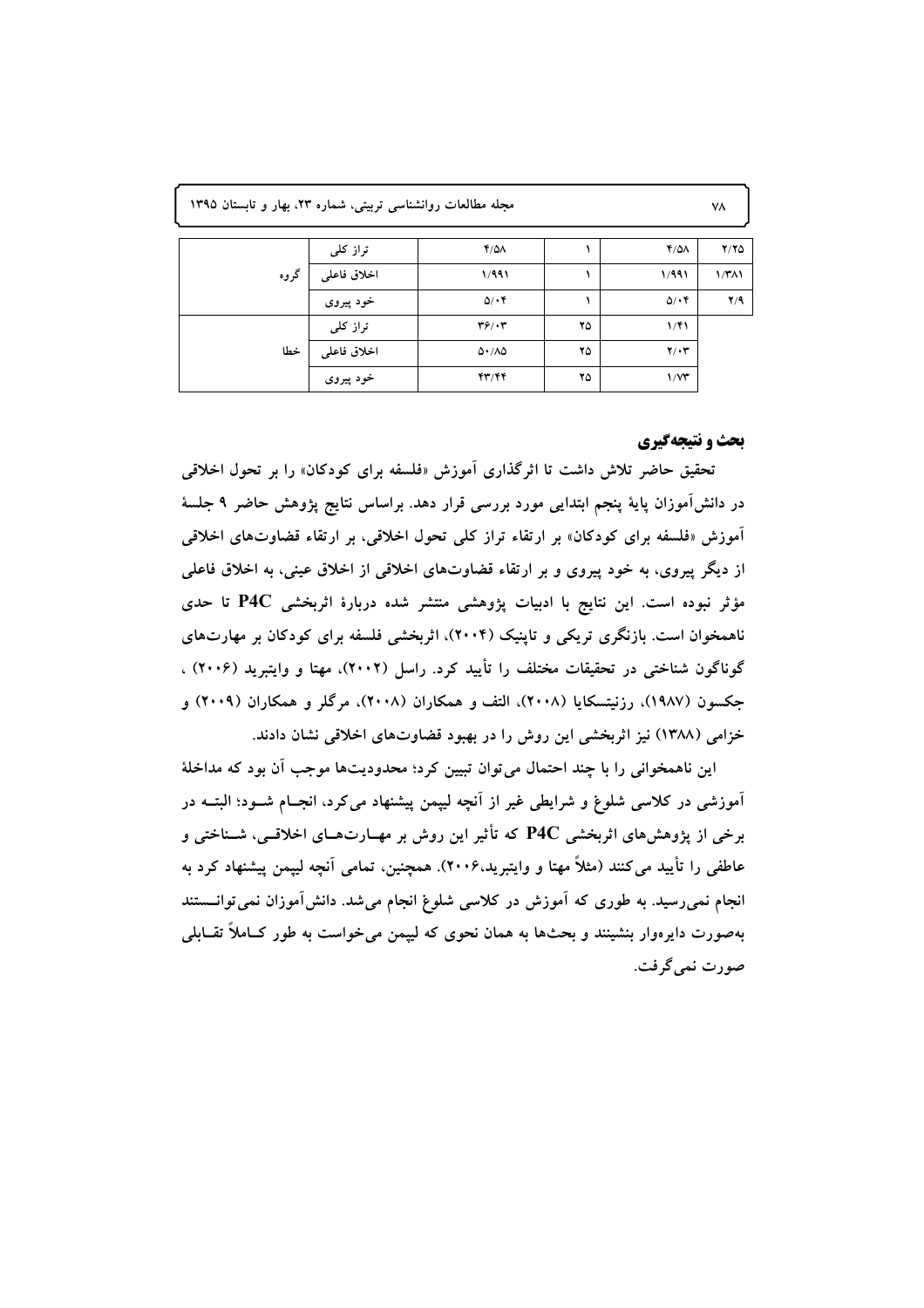با توجه به فرصت اندک از زمان آغاز طرح پژوهش و مقدمات اداری برای شروع تـــدریس تا پایان سال تحصیلی مداخله در جلساتی اندک امکانپذیر بود. بر ایــن اســاس، از پکــیج کــم (b ۱۳۸۴) استفاده شد که شامل ۸ داستان ( و ۸ جلسه) به همراه یک جلسهٔ آماده سازی ( جمعاً ۹ جلسه) بود؛ اما در بسیاری از پژوهشها تعداد جلسات بیشتری (بیشتر از پکـیج فیلیـپ کـم) برای اثربخشی P4C پیشنهاد می شود؛ مثلاً در بازنگری تریکی و تاپنیک (۲۰۰۴) از تحقیقیــات مؤید اثربخشی P4C بر مهارتهای شناختی و عاطفی، مدت زمان مداخله بــرای پـــژوهش هــای مختلف به این نحو بود: ۱۸۴۰ دقیقه در طـول ۹ هفتــه، ۲/۲۵ ســاعت هــر هفتــه و در دو ســال تحصیلی، ۲۷ ساعت در ۸ ماه، ۷۰ دقیقه در هفته برای ۵ ماه، ۲ ساعت در هفته در طول ۲/۵ ترم و یک ساعت در هفته برای ۶ ماه.

البته تحقیق خزامی (۱۳۸۸) در اهواز توانست در تعداد جلسات کوتاه (۱۱ جلسه) بر ارتقاء استدلال اخلاقی اثربخش باشد؛ اما باید توجه کرد که در آن تحقیق از یک آزمون کاغذ مــدادی (MJT) برای پیشآزمون و پسآزمون استفاده شد. حال آنکه در تحقیق حاضر علاوه بر اجتناب از آموزش مستقیم مسائل اخلاقی (یعنی آموزش شیوهٔ جواب دادن به پسآزمون) تلاش شد تا از فرمهای موازی برای پسآزمون و پیشآزمون استفاده شود که این خود باعــث نتــایج واقعــیتــر تحقيق حاضر است.

احتمال بعدی، عدم اثرگذاری غریب بودن و ابهام روش تدریس P4C برای کودکان ایرانی است. مشاهدات پژوهــشگر، حــاکی از نــاتوانی و دشــواری دانــشآمــوزان در بــه راهانــداختن اجتماعپژوهی است. چیزی که می تواند ناشی از عادت کودکان به رویکردهـای تــدریس معلــم محوری ٰ و آموزش مستقیم ارزش های اخلاقی در آموزش و پرورش ایران باشد. بر همین اساس، پیشنهاد می شود در آینده تحقیقاتی از زاویهٔ فلسفهٔ تعلیم و تربیت جهت بررسی همخوانی اهداف آموزشی و برنامهٔ درسی نظام آموزش و پرورش ایران با مبــانی فلــسفی و برنامــهٔ درســی روش

 $V<sup>q</sup>$ 

 $1$  - teacher- oriented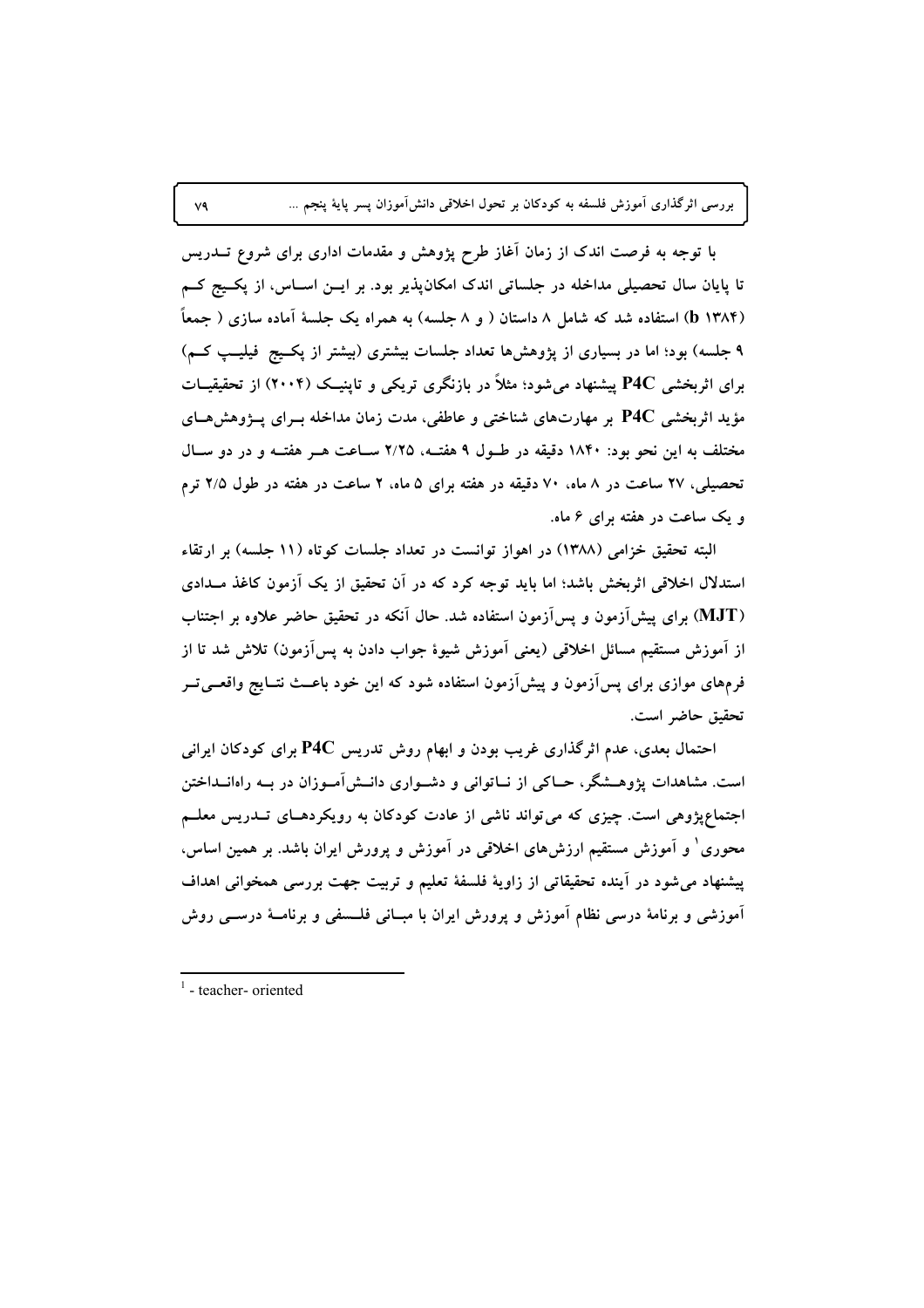آموزش فلسفه به کودکان صورت گیرد تا از یک سو میزان هماهنگی ایــن روش بــا روش۵ـــای رایج آموزش در مدارس ایران بررسی شود و از طرف دیگر درصورت امکان جهت بومی ســازی بیشتر این روش در ایران اقداماتی انجام شود. همچنین پیشنهاد میشود تا در تحقیقات آینــده بــا توجه به دشواری دانشآموزان در ارتباط برقرار کردن با این روش، تعداد جلسات بیشتری (حتی بیشتر از تحقیقات خارجی) مورد استفاده قرار گیرد.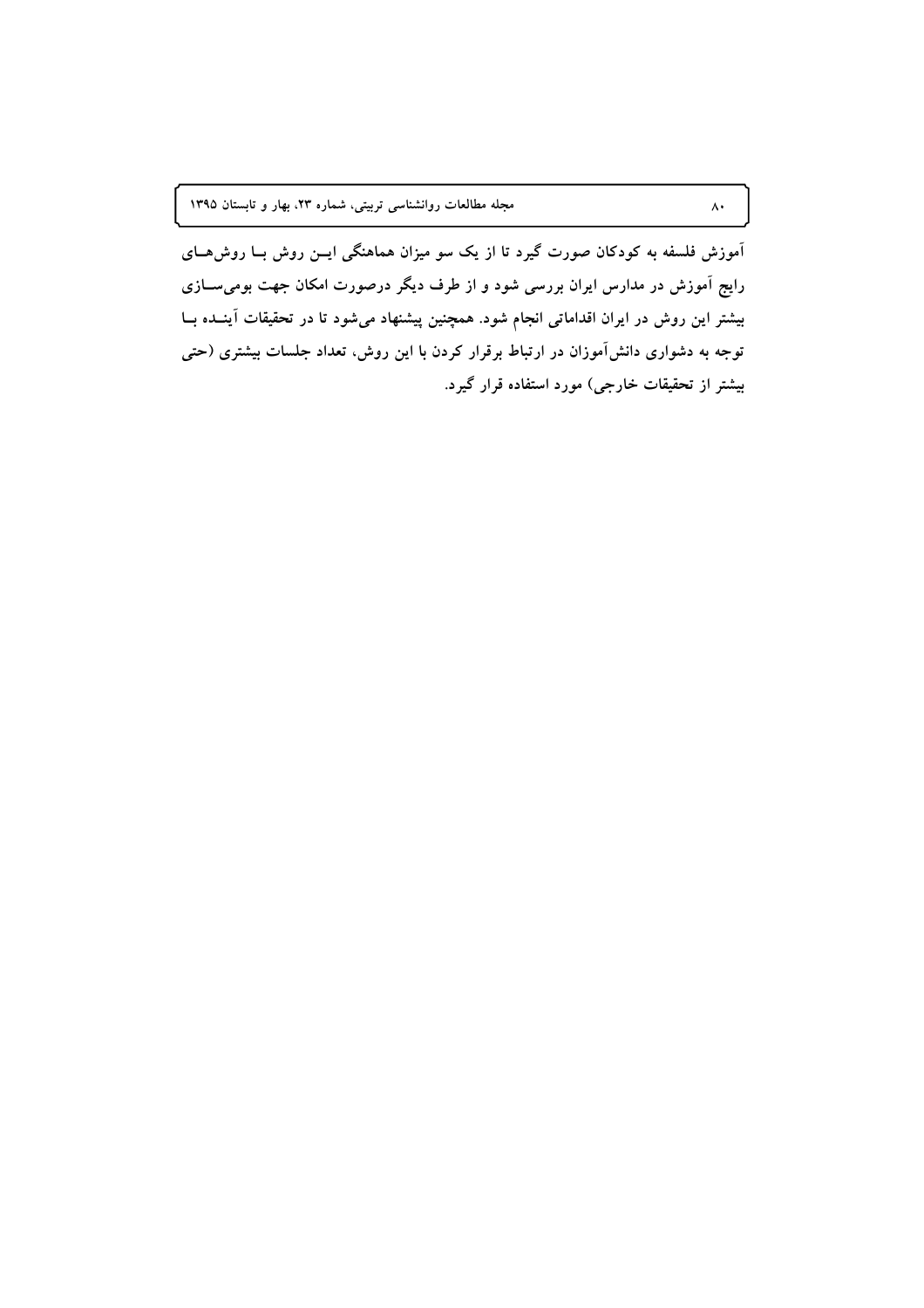منابع

ا انكينسون، ريتا، ال؛ اتكينسون، ريچارد، سي؛ اسـميت، ادوارد، اي؛ بـم، داريـل، ج؛ هوكـسما، سـوزان (۱۳۸۴). زمینهٔ روانشناسی هیلگارد. (ترجمهٔ رضا براهنی). تهران: انتشارات رشد. (تاریخ انتشار به زبیان اصلبی:۲۰۰۰)

۲. پیابانگر د، اسماعیل (۱۳۸۴). روش های تحقیق در روانشناسی و علوم تربیتی. تهران: نشیر دوران. ۳. پرون، بورلي؛ پرون، ميشل (۱۳۸۴). روانشناسي باليني: آزمايش باليني و فرايند تشخيص. (ترجمهٔ پریرخ دادستان و محمود منصور). تهران: انتشارات بعثت. (تاریخ انتشار به زبان اصلی: بی"ا). ۴. خزامی، پروین (۱۳۸۸). بررسی تأثیر آموزش فلسفه به روش اجتماعپژوهی بر رشد قضاوت اخلاقی دانشر آموزان پايهٔ پنجم ابتدايي شهر اهواز. پايان نامهٔ منتشر نشدهٔ كارشناسي ارشد رشتهٔ تاريخ و فلـسفهٔ آموزش و پرورش. دانشکده علوم تربیتی و روان شناسی دانشگاه شهید چمران اهواز. ۵. سانتراک، جان دبلیو (۱۳۸۵). زمینهٔ روانشناسی (ترجمه مهرداد فیروزیخت). تهران: انتشارات رسا. (تاریخ انتشار به زبان اصلی: ۲۰۰۰). ۶. کریمی، عبدالعظیم (۱۳۸۳). مراحل شکل گیری اخلاق در کودک: با تأکید بیر رویک ردهای تحسولی. تصران: انتشارات عابله. ۷. کریمی، عبدالعظیم (۱۳۸۰). تربیت طربناک: شور و طرب در تربیت. تهران: مؤسسهٔ فرهنگـی منـادی تىر بىت. ٨. كريمه، يوسف (١٣٨١). روانسشناسي اجتماعه. نظر يـه هـا، مفياهيم و كاربر دهيا. تهيران: انتسشارات ارسباران. ۹. كم، فيليپ (۱۳۸۴ a). داستان هاي فكري (1): كنــاوكاوي فلـسفى بـراي كودكـان (ترجمـهٔ احـسانه باقري) تهران: انتشارات امير كبير . (تاريخ انتشار به زبان اصلي: ١٩٩٣) ۱۰. کم، فیلیپ (۱۳۸۴ b). داستانهای فکری (۱): کندوکاوی فلسفی برای کودکـان، کتـاب راهنمـای معلم. (ترجمهٔ احسانه باقری) تهران: انتشارات امیرکبیر. (تاریخ انتشار به زبان اصلی: ۱۹۹۳)

11. Haynes, J., (2002). Children as philosopher. London and New York: Routledge Falmer. http://www.dialoqueswork.co.uk.

12. Haynes, J & Murris, K., (2007). Listening, Juggling and traveling the philosophical space .http://www.dialogueswork.co.uk.

13. Jackson, T., (1987). Philosophy for children, where and now. Thinking: journal of philosophy for children. 6, (2) 22-30.

 $\lambda$